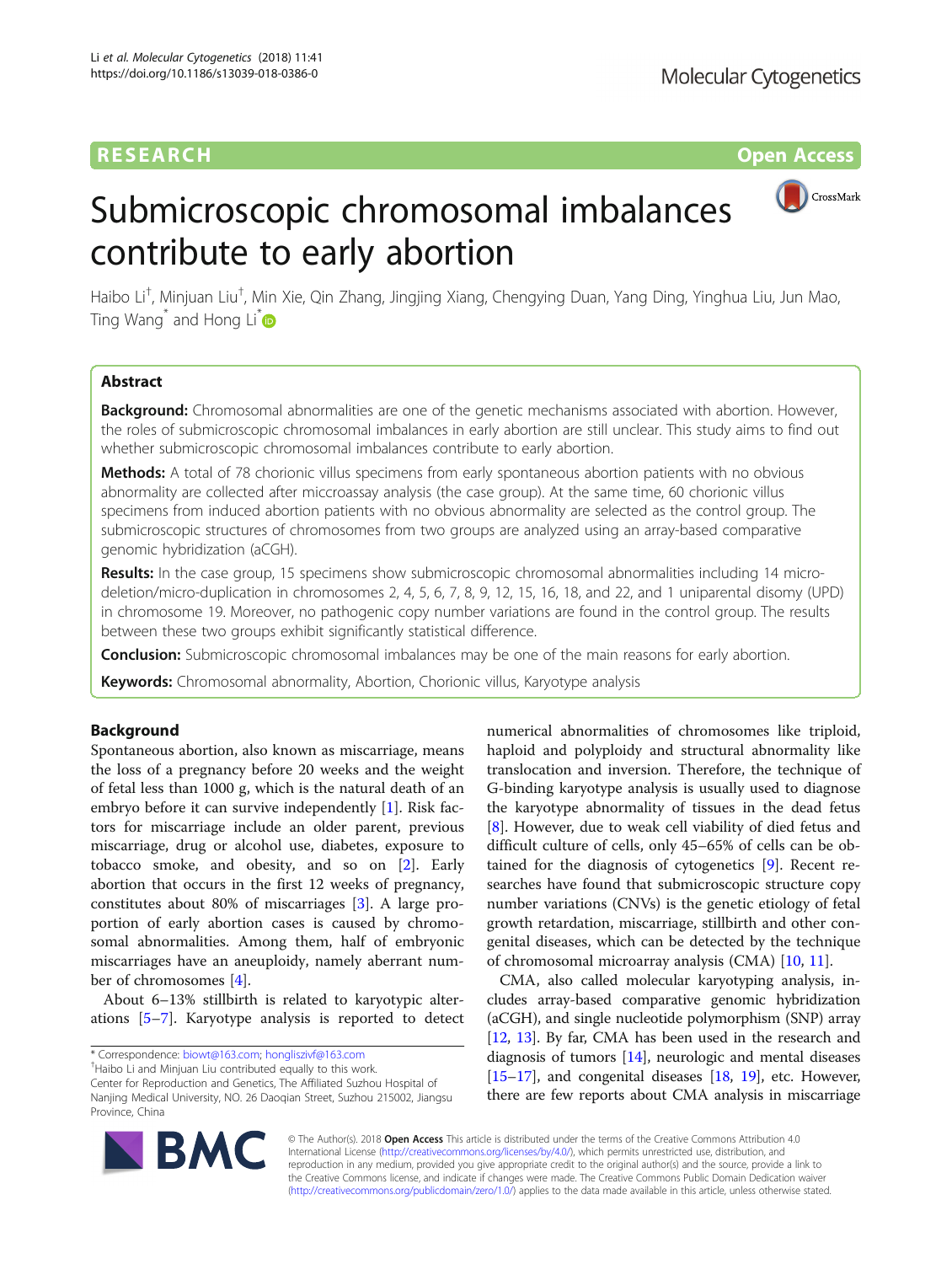<span id="page-1-0"></span>and stillbirth. In the present study, in order to determine whether submicroscopic chromosomal imbalances are the main reasons for early abortion CMA is used to analyze and compare the submicroscopic structures of chromosomes in chorionic villus specimens from both the early spontaneous abortion group and the induced abortion group.

## **Methods**

## Patients

A total of 78 chorionic villus specimens from early spontaneous abortion patients with no obvious abnormality (the case group) and 60 chorionic villus specimens from induced abortion patients with no obvious abnormality (the control group) were collected by the Center for Reproduction and Genetics (The affiliated Suzhou Hospital of Nanjing Medical University, Suzhou, Jiangsu, China) after karyotype analysis. All experiments were carried out with the approval of the Institutional Ethics Commission.

## Array-CGH

The 8\*60 k aCGH analysis (Agilent Technologies, Santa Clara, CA, custom-designed) was performed according to the manufacturer's protocols (version 4.0, Agilent Technologies, CA, USA). Briefly, 0.5 μg of genome DNA

Table 1 The results of aCGH in 15 patients

(gDNA) was digested with an enzyme mixed with 2.5 U Alu I and 2.5 U Rsa I (SureTag DNA Labeling Kit, Agilent Technologies, CA, USA) at 37 °C for 2 h. gDNA was labeled with Cy3 and Cy5 (test and control, respectively), and further purified with SureTag DNA Labeling Kit (Agilent Technologies, CA, USA) following the instructions provided by the company. The 60 K whole genome aCGH chip containing one oligoprobe/8 kb (Agilent Technologies) was hybridized with labeled DNA at 65 °C for 24 h.

## Image and data analysis

The hybridized chip was scanned, and images were quantified with FEATURE EXTRACTION software (Agilent Technologies). Data were normalized using a vendor-provided equation (log2 [Cy3/Cy5] 0.25). CNVs selection was conducted in Agilent CytoGenomics (Agilent Technologies), followed by a filter to select regions with three or more adjacent probes and a minimum average log2 ratio + 0.25.

## Result

The results of aCGH show deletion as well as duplication in different genomic regions affected early spontaneous abortion. In the case group, 15 specimens with chromosomal abnormalities including 14 micro-deletion/

| Patients       | The results of aCGH                                                                                                                                               | Number of CNVs |  |  |  |
|----------------|-------------------------------------------------------------------------------------------------------------------------------------------------------------------|----------------|--|--|--|
|                | Chr16: (76,320,001-90,160,000) X3,13.84 M, 16q terminal duplication<br>syndrome; Chr18: (56,020,001–78,020,000) $\times$ 1, 22 M, 18g deletion<br>syndrome.       | 2(35.84)       |  |  |  |
| $\overline{2}$ | Chr 6p25.3-p22.3 (347,038-17,543,199) x1, 17.20 M deletion syndrom.                                                                                               | 1(17.20)       |  |  |  |
| 3              | Chr 19 uniparental disomy.                                                                                                                                        |                |  |  |  |
| $\overline{4}$ | Chr22: (18,900,001-21,420,000) X1, 2.52 M, 22q11 deletion syndrome<br>(Velocardiofacial/DiGeorge syndrome).                                                       | 1(2.52)        |  |  |  |
| 5              | Chr22: (18,880,001-21,460,000) X1, 2.58 M, 22q11 deletion syndrome<br>(Velocardiofacial / DiGeorge syndrome).                                                     | 1(2.58)        |  |  |  |
| 6              | Chr22: (35,420,001-39,100,000)X1, 3.68 M, Waardenburg syndrome.                                                                                                   | 1(3.68)        |  |  |  |
| $\overline{7}$ | Chr22: (18,880,001-21,820,000) X1, 2.94 M, 22q11 deletion syndrome<br>(Velocardiofacial / DiGeorge syndrome).                                                     | 1(2.94)        |  |  |  |
| 8              | Chr9: (130,900,001-133,080,000) X1, 2.18 M.                                                                                                                       | 1(2.18)        |  |  |  |
| 9              | Chr7: (64,680,001-65,200,000) X1, 520 K, deletion syndrome; Chr12:<br>160,001-34,820,000) X3, 34.66 M, 12p duplication syndrome.                                  | 2(35.18)       |  |  |  |
| 10             | Chr16: (76,320,001-90,160,000) X3, 13.84 M, 16q terminal duplication<br>syndrome; Chr18: (56,020,001-78,020,000) X1, 22 M, 18g deletion<br>syndrome.              | 2(35.84)       |  |  |  |
| 11             | Chr15: (22,740,001-29,120,000) X1, 6.38 M, Prader-Willi syndrome,<br>Angelman syndrome.                                                                           | 1(6.38)        |  |  |  |
| 12             | Chr18: (66,540,001-68,040,000) X3, 1.5 M, duplication, pathogenicity<br>unknown; Chr18: (68,760,001-77,400,000) X3, 8.64 M, 18q terminal<br>duplication syndrome. | 2(10.14)       |  |  |  |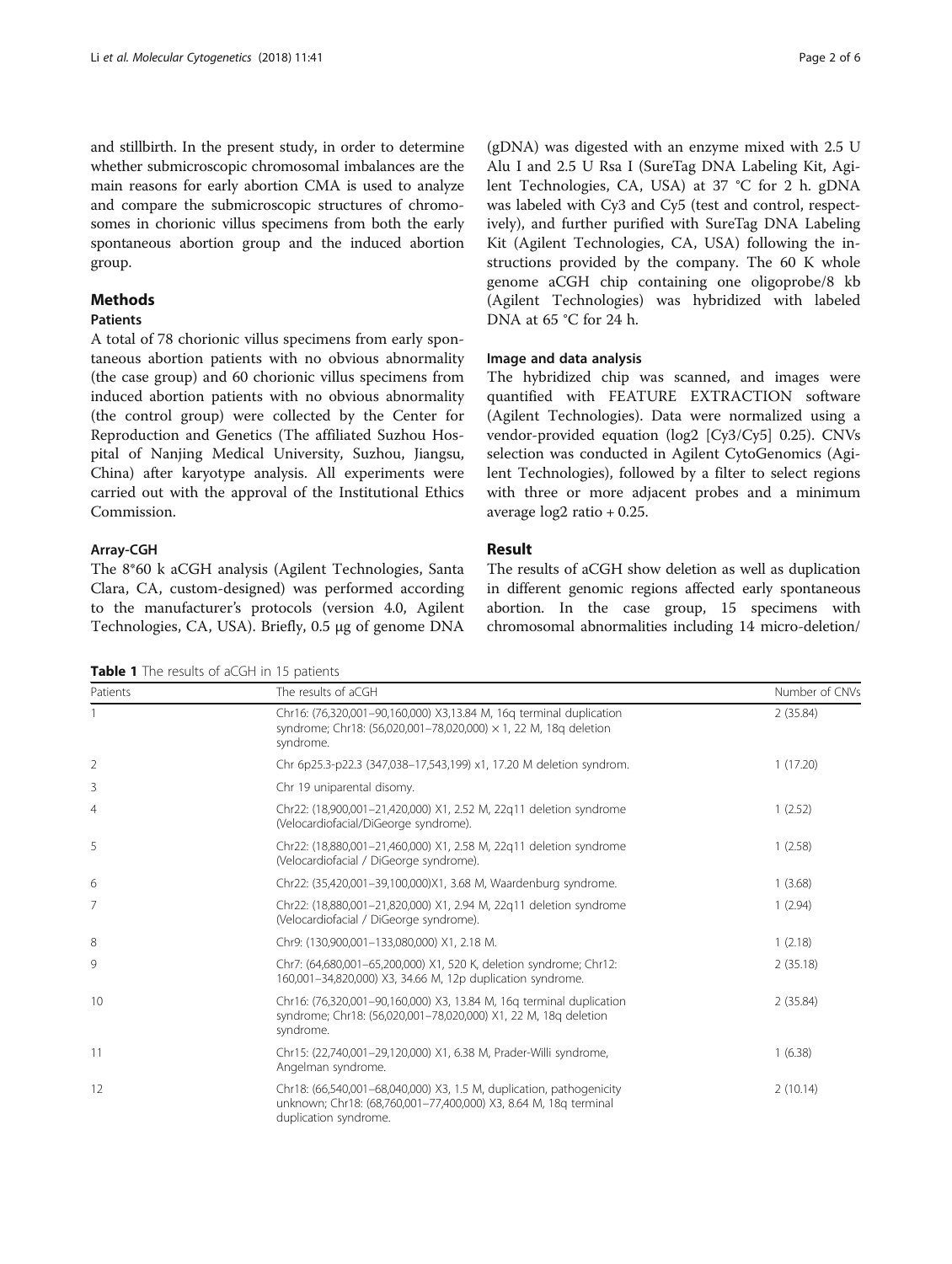Table 1 The results of aCGH in 15 patients (Continued)

| Patients | The results of aCGH                                                                                                                                                                                                                                                                                                      | Number of CNVs<br>2(35.84) |  |
|----------|--------------------------------------------------------------------------------------------------------------------------------------------------------------------------------------------------------------------------------------------------------------------------------------------------------------------------|----------------------------|--|
| 13       | Chr16: (76,260,001-90,160,000) X3, 13.9 M, 16q terminal duplication<br>syndrome; Chr18: (56,080,001-78,020,000) X1, 21.94 M, 18q deletion<br>syndrome.                                                                                                                                                                   |                            |  |
| 14       | Chr2: (1-24,020,000) X3, 24.02 M, 2p partial trisomy syndrome; Chr5:<br>(19,080,001-19,460,000) X1, 380 K, deletion, pathogenicity unknown;<br>Chr8: (160,001-8,100,000) X1, 7, 94 M, deletion syndrome Cornelia<br>de Lange syndrome; Chr8: (12,540,001-24,660,000) X3, 12.12 M,<br>duplication; pathogenicity unknown. | 4(44.46)                   |  |
| 15       | Chr2: (160,940,001-243,020,000) X3, 82.08 M, 2q terminal duplication<br>syndrome; Chr4: (184,020,001-190,940,000) X1, 6.92 M, 4q terminal<br>deletion syndrome.                                                                                                                                                          | 2(89)                      |  |

micro-duplication and 1 uniparental disomy for chromosome 19 are found among 78 specimens (Table [1](#page-1-0)). The length of abnormality of 15 specimens ranges from 380 kb to 82.08 mb. The aberrations are unequally distributed among the 15 patients, for example, patient 14 has 4 aberrations. Furthermore, the number of CNVs in patients 14 and 15 are higher than that of other patients (Table [1](#page-1-0)). The CNV plots of one patient are shown in Additional file [1:](#page-4-0) Figure S1 as a representative. Conversely, no pathogenic CVNs are found in the control group.

Those chromosomal aberrations are not equally distributed in all chromosomes. The submicroscopic chromosomal abnormalities occur in chromosome 2, 4, 5, 6, 7, 8, 9, 12, 15, 16, 18, and 22 (Table 2). Among them, the submicroscopic chromosomal abnormalities of chromosome 4, 8, 9, 18, and 22 have ever been reported by others. A total of 9 amplification events and 14 deletion events are invovled in 15 patients. Twenty-one pathogenic CNVs including Waardenburg syndrome, Velocardiofacial/ DiGeorge syndrome, Prader-Willi syndrome, Angelman syndrome, and Cornelia de Lange syndrome are found.

Table 2 The results of aCGH per chromosome

| Chromosome     | Patients      | The results of aCGH                                                                                                                                                                                                                                                                                                     | References | Number of CNVs |
|----------------|---------------|-------------------------------------------------------------------------------------------------------------------------------------------------------------------------------------------------------------------------------------------------------------------------------------------------------------------------|------------|----------------|
| 2              | 14, 15        | 14: chr2, 24.02 M 2p partial trisomy syndrome pathogenicity<br>unknown; 15: chr2, 82.08 M 2q terminal duplication syndrome.                                                                                                                                                                                             |            | 2              |
| $\overline{4}$ | 15            | Chr4, 6.92 M 4q terminal deletion syndrome.                                                                                                                                                                                                                                                                             | $[27]$     |                |
| 5              | 14            | Chr5, 380 K deletion, pathogenicity unknown.                                                                                                                                                                                                                                                                            |            |                |
| 6              | 2             | Arr6, 17.20 M deletion syndrome.                                                                                                                                                                                                                                                                                        |            |                |
| 7              | 9             | Chr7, 520 K deletion syndrome.                                                                                                                                                                                                                                                                                          |            |                |
| 8              | 14            | Chr8, 7.94 M deletion syndrome, Cornelia de Lange syndrome;<br>Chr8, 12.12 M duplication, pathogenicity unknown.                                                                                                                                                                                                        | [28]       |                |
| 9              | 8             | Chr9, 2.18 M, deletion syndrome.                                                                                                                                                                                                                                                                                        | [29]       |                |
| 12             | 9             | Chr12, 34.66 M 12p duplication syndrome.                                                                                                                                                                                                                                                                                |            |                |
| 15             | 11            | Chr15, 6.38 M, deletion syndrome, Prader-Willi syndrome,<br>Angelman syndrome.                                                                                                                                                                                                                                          |            |                |
| 16             | 1, 10, 13     | 1: chr16, 13.84 M terminal duplication syndrome; 10: chr16,<br>13.84 M 16g terminal duplication syndrome; 13: chr16, 13.9<br>M 16g terminal duplication syndrome.                                                                                                                                                       |            | 3              |
| 18             | 1, 10, 12, 13 | 1: chr18, 22 M deletion syndrome; 10: chr18, 22 M 18q<br>deletion syndrome; 12: chr18, 1.5 M 18q terminal duplication,<br>pathogenicity unknown; chr18, 8.64 M 18g terminal duplication<br>syndrome;<br>13: chr18,21.94 M 18q deletion syndrome.                                                                        | [30]       | $\overline{4}$ |
| 19             | 3             | Chr 19 uniparental disomy.                                                                                                                                                                                                                                                                                              |            |                |
| 22             | 4, 5, 6, 7    | 4: chr22, 2.52 M 22q11 deletion syndrome (Velocardiofacial/<br>DiGeorge syndrome); 5: chr22, 2.58 M 22q11 deletion syndrome<br>(Velocardiofacial/DiGeorge syndrome); 6: chr22, 3.68 M deletion<br>syndrome Waardenburg syndrome; 7: chr22, 2.94 M 22q11<br>deletion syndrome (Velocardiofacial /<br>DiGeorge syndrome). | $[31]$     | $\overline{4}$ |

"-" means no investigation by others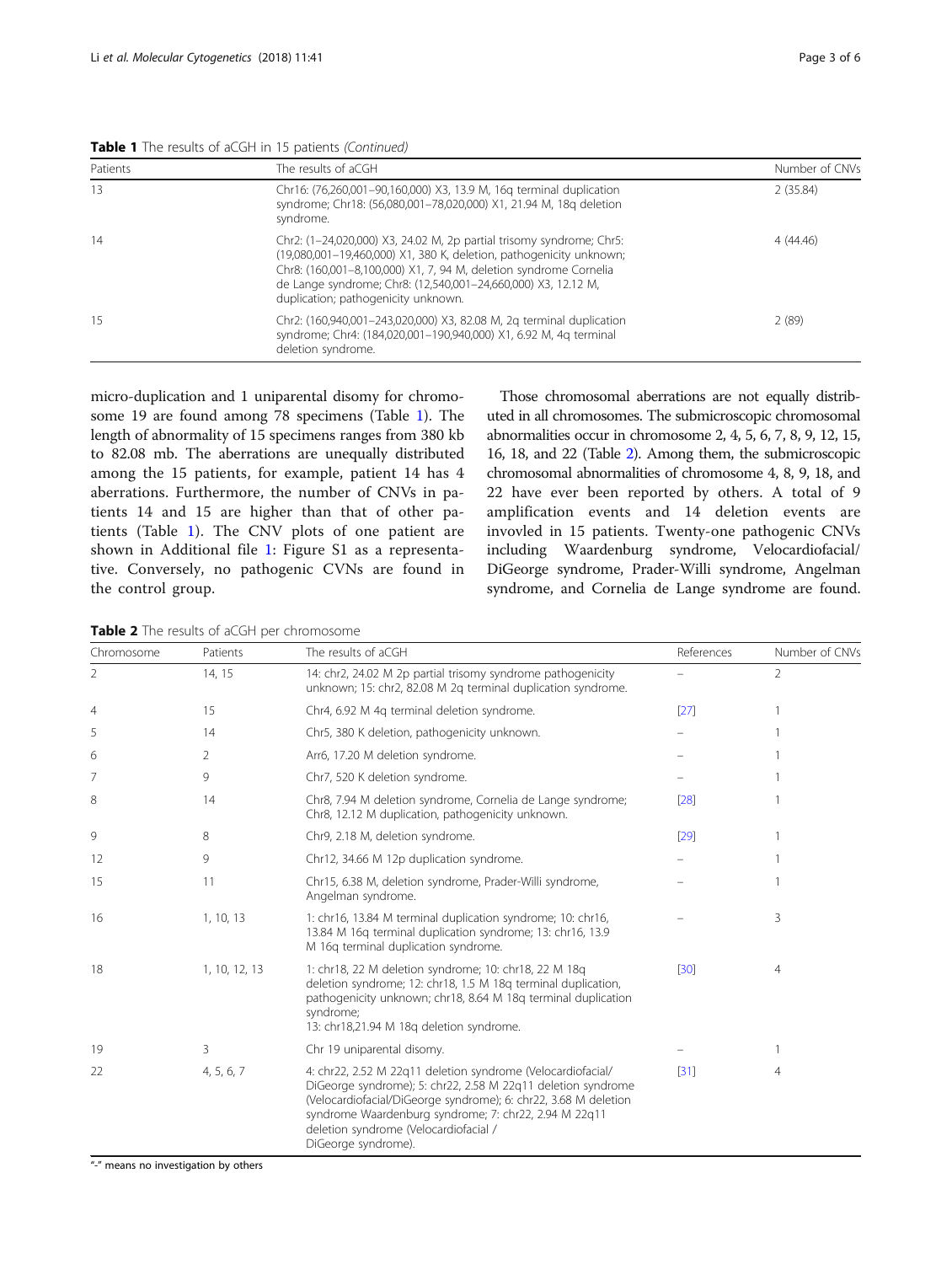22q11 (18900001–21,420,000) occurs 2.52 M deletion syndrome, which leads to Velocardiofacial/DiGeorge syndrome. Besides, the pathogenicity of two CNVs on chromosomes 5 and 8 are still unknown. Amplifications frequently are identified in chromosomes 2, 16, 18 (77.78%), and chromosomal deletions are more frequent in chromosomes 18 and 22 (50.00%). The total frequency of submicroscopic chromosomal abnormalities appearing in chromosomes 2, 16, 18, and 22 is 60.87% (Table 3).

## **Discussion**

To elucidate the possible genetic reasons underlying the spontaneous abortion, we investigated chorionic villus specimens from early spontaneous abortion with no obvious abnormality using aCGH. Previously, the technique of G-binding karyotype analysis is regarded as the "Gold rule" of diagnosis of the chromosome abnormality, which can be used to test a set of chromosome number and obvious textural anomaly. However, this method has multiple limitations such as the failure of cell culture, time-consuming cell culture, microorganism pollution and the selective growth of maternal decidual cells. Besides, it has low resolution, hardly detects CNVs less than 5 Mb, and difficultly makes sure the size and breaking point of CNVs [[20](#page-5-0)–[24](#page-5-0)]. Other techniques, like fluorescence in situ hybridization (FISH) and CGH, are rarely applied due to their limitations. In contrast, CMA has the advantages including no need to culture cells, high throughput, high resolution and high accuracy, and it can scan the chromosomal non-equilibrium variations within the whole genome and detect CNVs at the submicroscopic structure level through one time hybrid experiment [[25,](#page-5-0) [26\]](#page-5-0). Further, CMA improves diagnosis of chromosomal diseases at the genetic level avoiding the limitation of karyotype, FISH and CGH analysis

Table 3 Number and frequency of aberrations per chromosome

techniques. aCGH analysis technology is mainly used in the diagnosis and research in cancers and genetic diseases [\[20](#page-5-0), [21,](#page-5-0) [27,](#page-5-0) [28](#page-5-0)], but less in abortion. In this study, aCGH method is successfully used to determine submicroscopic chromosomal abnormalities in early spontaneous abortion patients.

Previous studies indicated that the submicroscopic chromosomal abnormalities is one of the major genetic causes of abortion and stillbirth [[14](#page-4-0), [25](#page-5-0), [26](#page-5-0)]. Especially, stillbirth karyotypes are found at different trimesters. In 78 uncultured amniotic fluid specimens during second trimester, chromosomal abnormality is found using probes located at chromosome 13, 18, 21, X, Y. by FISH method [[29\]](#page-5-0). Du et al. reported that absent fetal nasal bone and a higher rate of abnormal karyotype are included in the second trimester of pregnant women [\[30](#page-5-0)]. Microarray analysis is used to identiy stillbirths and provids a relative increase in the diagnosis of genetic abnormalities of compared to karyotype analysis [[31\]](#page-5-0). Sahoo et al. [\[32](#page-5-0)] used a whole-genome SNP-based array (81.6%) and aCGH to determine the abnormalities in both fresh and formalin-fixed paraffin-embedded (FFPE) samples of products of conception (POCs) [[33](#page-5-0)]. In this study, 15 submicroscopic chromosomal abnormalities are observed in early spontaneous abortion with using chorionic villus samples by aCGH method. Furthermore, micro-deletion/micro-duplication is observed in chromosomes 2, 4, 5, 6, 7, 8, 9, 12, 15, 16, 18, and 22, and uniparental disomy is found in chromosome 19. In addition, a total of 21 pathogenic CNVs including Waardenburg syndrome, Velocardiofacial/DiGeorge syndrome, Prader-Willi syndrome, Angelman syndrome, and Cornelia de Lange syndrome identified in this study are also reported in published articles [\[32](#page-5-0), [34](#page-5-0)–[37](#page-5-0)]. For instance, SPTAN1 gene deletion in chromosome

| Chromosome     | Duplication(Patients) | Frequency (%) | Deletions (Patients)     | Frequency (%) | Total Frequency(%) |
|----------------|-----------------------|---------------|--------------------------|---------------|--------------------|
| $\overline{2}$ | 14,15                 | 22.22         | $\equiv$                 |               | 8.70               |
| $\overline{4}$ |                       |               | 15                       | 7.14          | 4.35               |
| 5              | $\equiv$              |               | 14                       | 7.14          | 4.35               |
| 6              | $\equiv$              |               | $\overline{2}$           |               | 4.35               |
| $\overline{7}$ |                       |               | 9                        | 7.14          | 4.35               |
| 8              | 14                    | 11.11         | 14                       | 7.14          | 8.70               |
| 9              | $\equiv$              |               | 8                        | 7.14          | 4.35               |
| 12             | 9                     | 11.11         | $\overline{\phantom{m}}$ |               | 4.35               |
| 15             | $\equiv$              |               | 11                       | 7.14          | 4.35               |
| 16             | 1,10,13               | 33.33         | -                        |               | 13.04              |
| 18             | 12,12                 | 22.22         | 1,10,13                  | 21.43         | 21.74              |
| 19             | -                     |               | $\overline{\phantom{m}}$ |               |                    |
| 22             |                       |               | 4,5,6,7                  | 28.57         | 17.40              |
|                |                       |               |                          |               |                    |

"-" means no amplification or deletion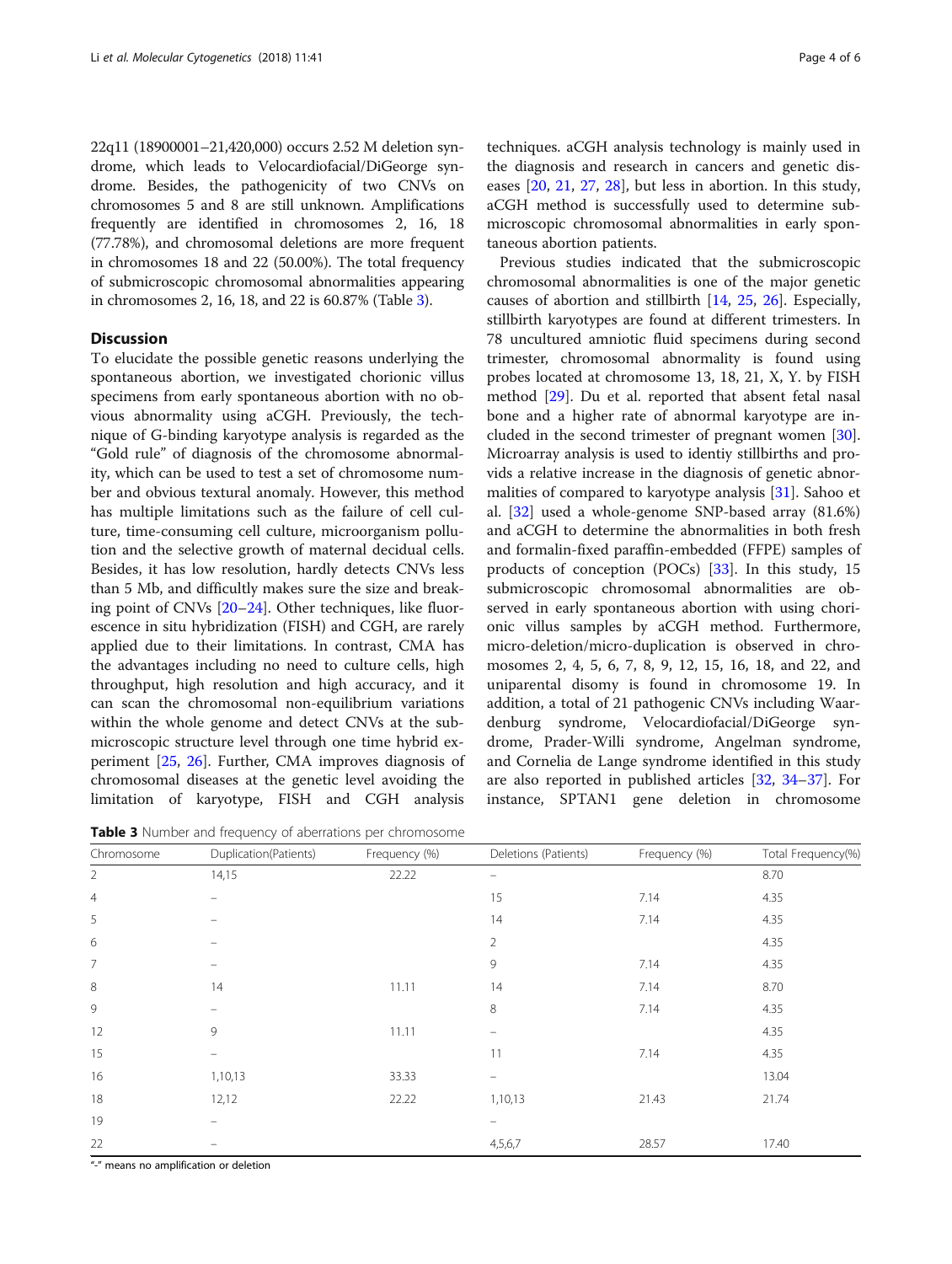<span id="page-4-0"></span>9:(130900001–133,080,000) has been reported to be associated with early infantile epileptic encephalopathy, infantile spasms, intellectual disability, and hypomyelination, and molecular defects of TOR1A gene lead to early-onset primary dystonia [\[31](#page-5-0)]. Besides, two novel CNVs on chromosomes 5 and 8 [chr5: (19080001– 19,460,000) × 1, 380 K; chr8: (12540001–24,660,000) X3, 12.12 M] provide more possible causative CNVs in the development of abortion. Additionally, the spontaneous abortion alterations target certain chromosomes more than others. The CNVs of chromosomes 2, 16, 18, and 22 account for more than half of the cases (60.87%) in the present study.

## Conclusion

In sumarry, the aCGH analysis of 78 chorionic villus specimens shows that submicroscopic chromosomal imbalances might be one of the main reasons for early abortion. The chromosomal regions identified in this study may be critical in the development of abortion, and provides a basis for better understanding of the genetic cause of abortion. However, Further investigations are needed to including exploring the possible causative CNVs and genes including more samples and more comprehensive clinical information of the patients.

## Additional file

[Additional file 1:](https://doi.org/10.1186/s13039-018-0386-0) Figure S1. The CNV plots of one patient are shown in Figure S1 as a representative. (TIF 396 kb)

#### Abbreviations

aCGH: Array-based comparative genomic hybridization; CGH: Comparative Genomic Hybridization; CMA: Chromosomal microarray analysis; CNVs: Copy number variations; FISH: Fluorescence in situ hybridization; SNP: Single nucleotide polymorphism

#### Acknowledgements

We thank the patients for participating in this research project. The authors also acknowledge all members of the laboratory.

#### Funding

This work is supported by Jiangsu Province Association of Maternal and Child Health Project (FYX201603); Jiangsu Provincial commission of health and family planning (No.H2017073); Jiangsu Provincial Medical Youth Talent (QNRC2016238); and Suzhou Industry Technology Innovation Project (SYS201770; KJXW2015022).

#### Authors' contributions

HL is resposible for the guarantor of integrity of the entire study, study concepts and design, literature research, data acquisition and analysis, statistical analysis, and manuscript preparation and editing; ML is the guarantor of integrity of the entire study, literature research, data acquisition and analysis, statistical analysis; MX undertakes the literature research, and statistical analysis; QZ is involved in the clinical studies; JX, YL and JM are responsible for the definition of intellectual content and experimental studies; CD and YD investigate the definition of intellectual content and the clinical studies; TW and HL are responsible for the study concepts, manuscript editing and manuscript review. All authors approve to submit the manuscript in this edition.

#### Ethics approval and consent to participate

The study was approved by the ethic committee. Informed consent was obtained.

#### Competing interests

The authors declare that they have no competing interests.

## Publisher's Note

Springer Nature remains neutral with regard to jurisdictional claims in published maps and institutional affiliations.

Received: 6 March 2018 Accepted: 24 May 2018 Published online: 21 July 2018

#### References

- 1. Muttukrishna S, Jauniaux E, Greenwold N, McGarrigle H, Jivraj S, Carter S, Elgaddal S, Groome N, Regan L. Circulating levels of inhibin a, activin a and follistatin in missed and recurrent miscarriages. Hum Reprod. 2002;17:3072–8.
- 2. Oliver A, Overton C. Diagnosis and management of miscarriage. Practitioner. 2014;258:25–8.
- 3. Vaiman D. Genetic regulation of recurrent spontaneous abortion in humans. Biom J. 2015;38:11–24.
- 4. Sugiura-Ogasawara M, Ozaki Y, Katano K, Suzumori N, Kitaori T, Mizutani E. Mizutani, Abnormal embryonic karyotype is the most frequent cause of recurrent miscarriage. Hum Reprod. 2012;27:2297–303.
- 5. Ballif BC, Kashork CD, Saleki R, Rorem E, Sundin K, Bejjani BA, Shaffer LG. Detecting sex chromosome anomalies and common triploidies in products of conception by array-based comparative genomic hybridization. Prenat Diagn. 2006;26:333–9.
- 6. Goddijn M, Leschot NJ. Genetic aspects of miscarriage. Baillieres Best Pract Res Clin Obstet Gynaecol. 2000;14:855–65.
- 7. Nagaishi M, Yamamoto T, Iinuma K, Shimomura K, Berend SA, Knops J. Chromosome abnormalities identified in 347 spontaneous abortions collected in Japan. J Obstet Gynaecol Res. 2004;30:237–41.
- 8. Rajcan-Separovic E, Diego-Alvarez D, Robinson WP, Tyson C, Qiao Y, Harvard C, Fawcett C, Kalousek D, Philipp T, Somerville MJ, Stephenson MD. Identification of copy number variants in miscarriages from couples with idiopathic recurrent pregnancy loss. Hum Reprod. 2010;25:2913–22.
- 9. Raca G, Artzer A, Thorson L, Huber S, Modaff P, Laffin J, Pauli RM. Arraybased comparative genomic hybridization (aCGH) in the genetic evaluation of stillbirth. Am J Med Genet A. 2009;149A:2437–43.
- 10. Levy B, Wapner R. Prenatal diagnosis by chromosomal microarray analysis. Fertil Steril. 2018;109(2):201–12.
- 11. Xia Y, Yang Y, Huang S, Wu Y, Li P, Zhuang J. Clinical application of chromosomal microarray analysis for the prenatal diagnosis of chromosomal abnormalities and copy number variations in fetuses with congenital heart disease. Prenat Diagn. 2018. In press.
- 12. Brady PD, Vermeesch JR. Genomic microarrays: a technology overview. Prenat Diagn. 2012;32:336–43.
- 13. Breman A, Pursley AN, Hixson P, Bi W, Ward P, Bacino CA, Shaw C, Lupski JR, Beaudet A, Patel A, Cheung SW, Van den Veyver I. Prenatal chromosomal microarray analysis in a diagnostic laboratory; experience with >1000 cases and review of the literature. Prenat Diagn. 2012;32:351–61.
- 14. Rassekh SR, Chan S, Harvard C, Dix D, Qiao Y, Rajcan-Separovic E. Screening for submicroscopic chromosomal rearrangements in Wilms tumor using whole-genome microarrays. Cancer Genet Cytogenet. 2008;182:84–94.
- 15. Vissers LE, de Vries BB, Veltman JA. Genomic microarrays in mental retardation: from copy number variation to gene, from research to diagnosis. J Med Genet. 2010;47:289–97.
- 16. Shaw-Smith C, Redon R, Rickman L, Rio M, Willatt L, Fiegler H, Firth H, Sanlaville D, Winter R, Colleaux L, Bobrow M, Carter NP. Microarray based comparative genomic hybridisation (array-CGH) detects submicroscopic chromosomal deletions and duplications in patients with learning disability/ mental retardation and dysmorphic features. J Med Genet. 2004;41:241–8.
- 17. Singleton AB, Farrer M, Johnson J, Singleton A, Hague S, Kachergus J, Hulihan M, Peuralinna T, Dutra A, Nussbaum R, Lincoln S, Crawley A, Hanson M, Maraganore D, Adler C, Cookson MR, Muenter M, Baptista M, Miller D, Blancato J, Hardy J, Gwinn-Hardy K. alpha-Synuclein locus triplication causes Parkinson's disease. Science. 2003;302:841.
- 18. Rickman L, Fiegler H, Carter NP, Bobrow M. Prenatal diagnosis by array-CGH. Eur J Med Genet. 2005;48:232–40.